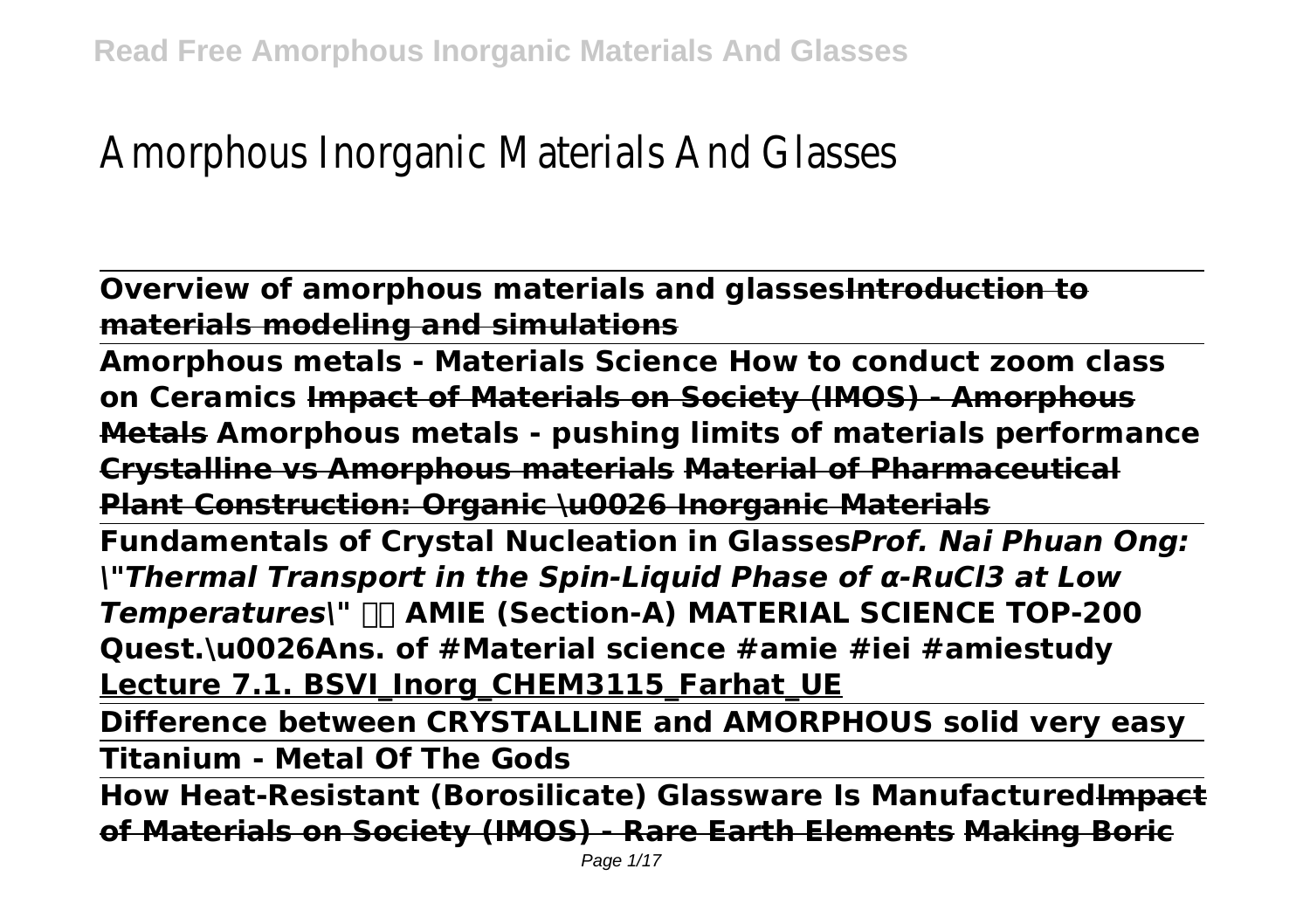**Oxide from Boric Acid Prineha Narang: Computational Materials Science Impact of Materials on Society (IMOS) - Magnesium Alloy** *Production of Glass Ceramic* **Crystal Nucleation in Oxide Glass-Forming Liquids Metallic Glass Ceramics and Glass Technology (Silicate Glasses, Boric Oxide, Borate Glasses, Phosphate Glasses)**

**Intro To Inorganic Materials**

Lecture 8. BSVI Inorg CHEM3115 Farhat UELecture 7.2. **BSVI\_Inorg\_CHEM3115\_Farhat\_UE Inorganic Chemistry III Lecture 20 The Geopolymer Route to High Tech Ceramic 11th NCERT Chemistry-Unit 11- p-block elements- I (Group 13) (NEET,AIIMS,JIPMER) Glass Transition and Relaxation - Pt.1 Amorphous Inorganic Materials And Glasses**

**Adalbert Feltz Amorphous Inorganic Materials and Glasses Amorphous inorganic solids are of paramount importance in the development of novel advanced materials. Lucidly written, this unique book provides a wealth of information on the amorphous and glass-like state, material systems, as well as on properties and applications of amorphous materials.**

**Amorphous Inorganic Materials and Glasses: Feltz, Adalbert ...**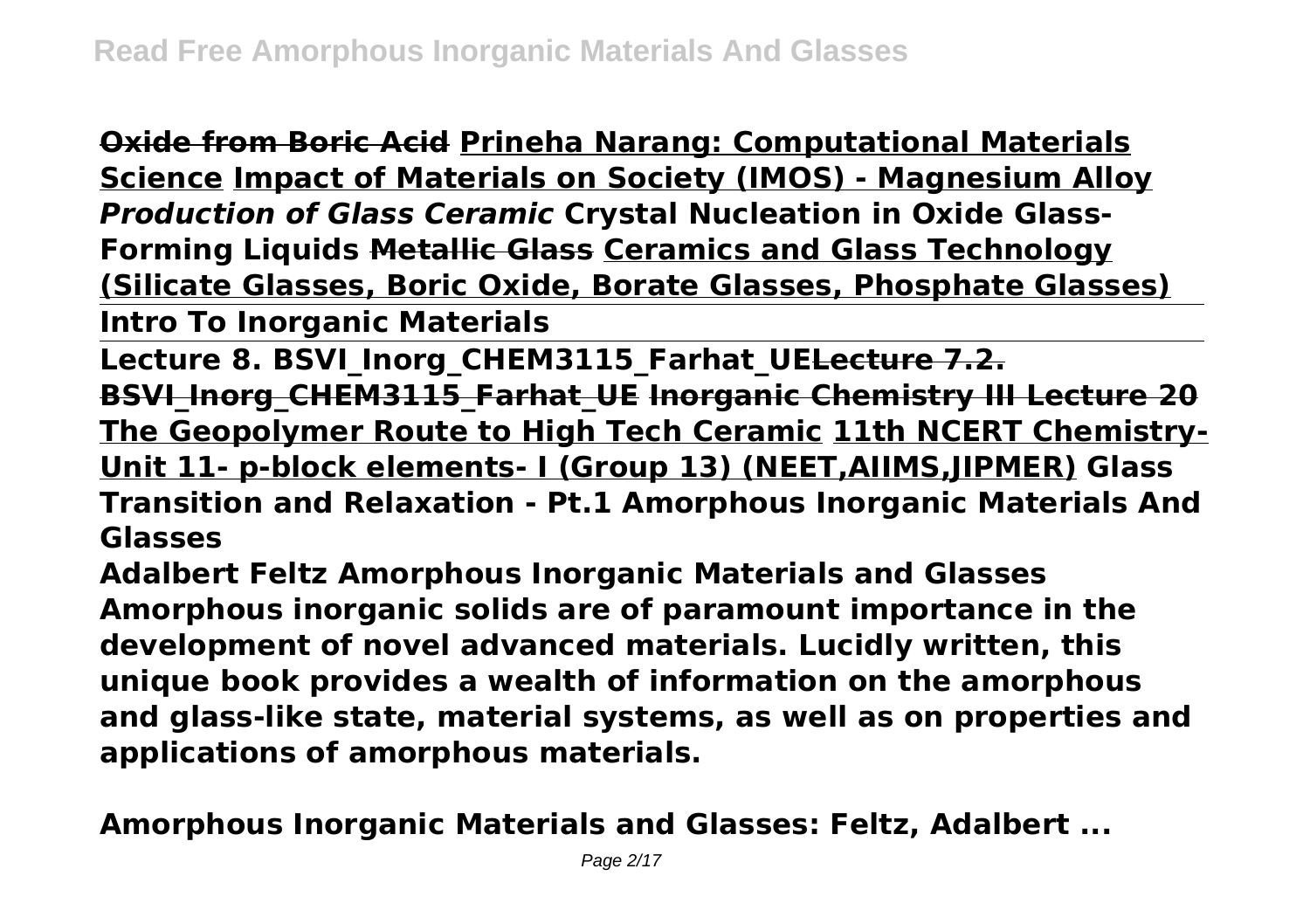**Amorphous Inorganic Materials and Glasses. Von A. Feltz VCH Verlagsgesellschaft, Weinheim/VCH Publishers, New York, 1993. 440 S., geb. 198.00 DM.**

**Amorphous Inorganic Materials and Glasses. Von A. Feltz ... Arsenic Selenide Glasses210. Amorphous Thin Films of Arsenic Selenide212 3.2.1.6 As2Te3and Glass Formation in the As-Te System 212 3.2.1.7 Amorphous Antimony Sulphides and Selenides 214 3.2.2 Oxides and Chalcogenides of Silicon and Germanium 215 3.2.2.1 Vitreous Silica and the Amorphous System Si02\_0215. Silicon Dioxide215.**

**Amorphous Inorganic Materials and Glasses**

**Overview of amorphous materials and glasses Glass / Types of glass / Colouring material of glass Doing Solids: Crash Course Chemistry #33Crystalline vs Amorphous materials Lecture 06: Bulk Metallic Glass, Glassy and Amorphous Materials Crystalline and Amorphous Solids. BS 6th. Inorganic Material Chemistry CHEM-3115.**

**Amorphous Inorganic Materials And Glasses**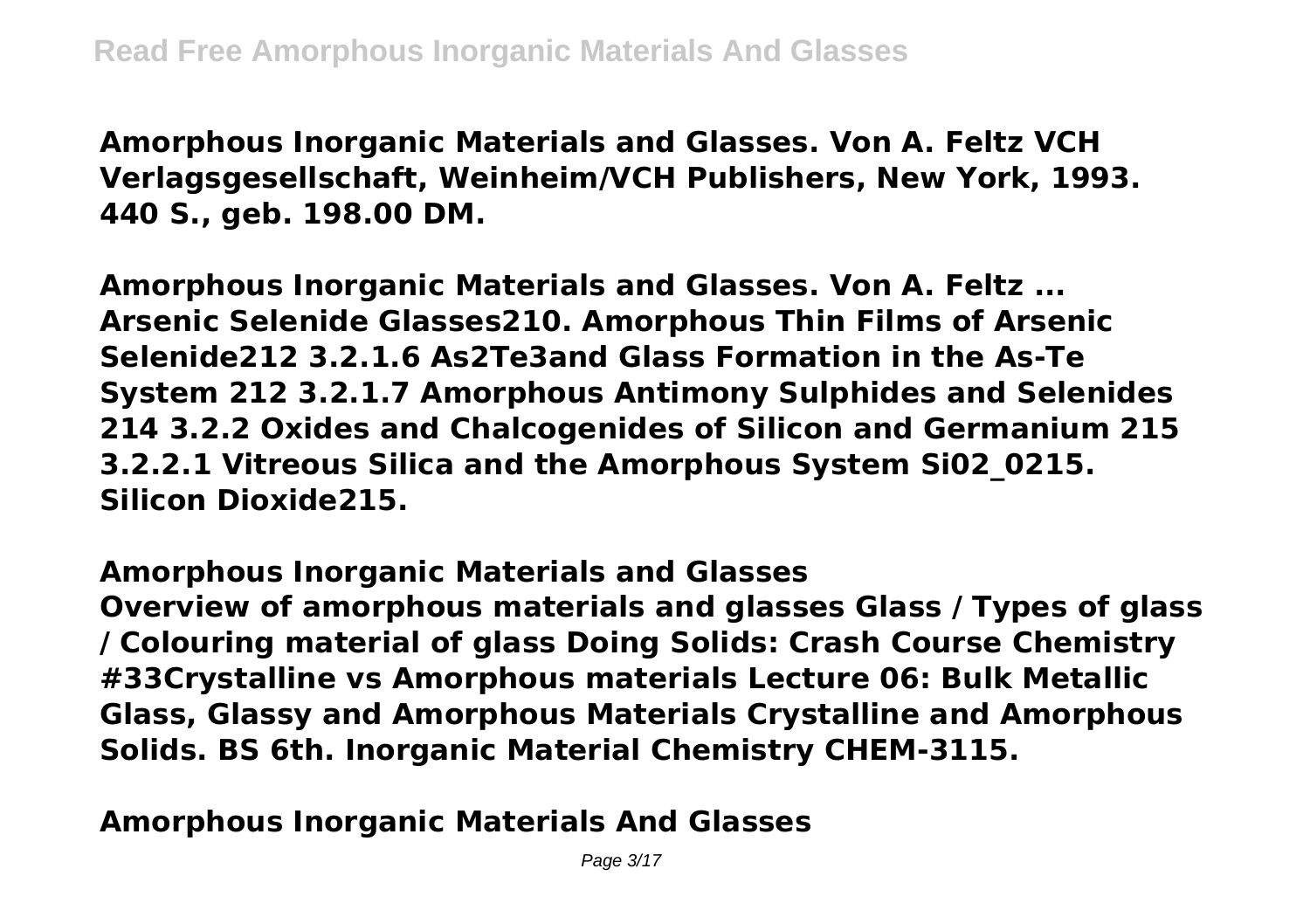**Many brittle, amorphous materials such as thermosetting polymers and silica-based inorganic glasses show some tell-tale markings on their fracture surfaces (Mecholsky et al., 1977; Chandan et al., 1994). Typically, the fracture surface of a glass fiber shows four distinct regions.**

**Inorganic Glass - an overview | ScienceDirect Topics Commonly called "glass", they may form from inorganic compounds (e.g. SiO 2 /silicates, B 2 O 3 /borates, GeO 2 /germanates, P 2 O 5 /phosphates, V 2 O 5 /vanadates, As 2 O 5 /arsenate, SbO 5 /stibnates), organic compounds (e.g. polymers), elements (e.g. sulfur), and even metal alloys (e.g. Fe 80 B 20).**

**21. Introduction to Glasses | Amorphous Materials ... Many brittle, amorphous materials such as thermosetting polymers and silica-based inorganic ...**

**Inorganic Glass - an overview | ScienceDirect Topics Inorganic glass is an amorphous, hard, brittle, transparent, and super-cooled liquid of infinite viscosity. It is manufactured by fusing**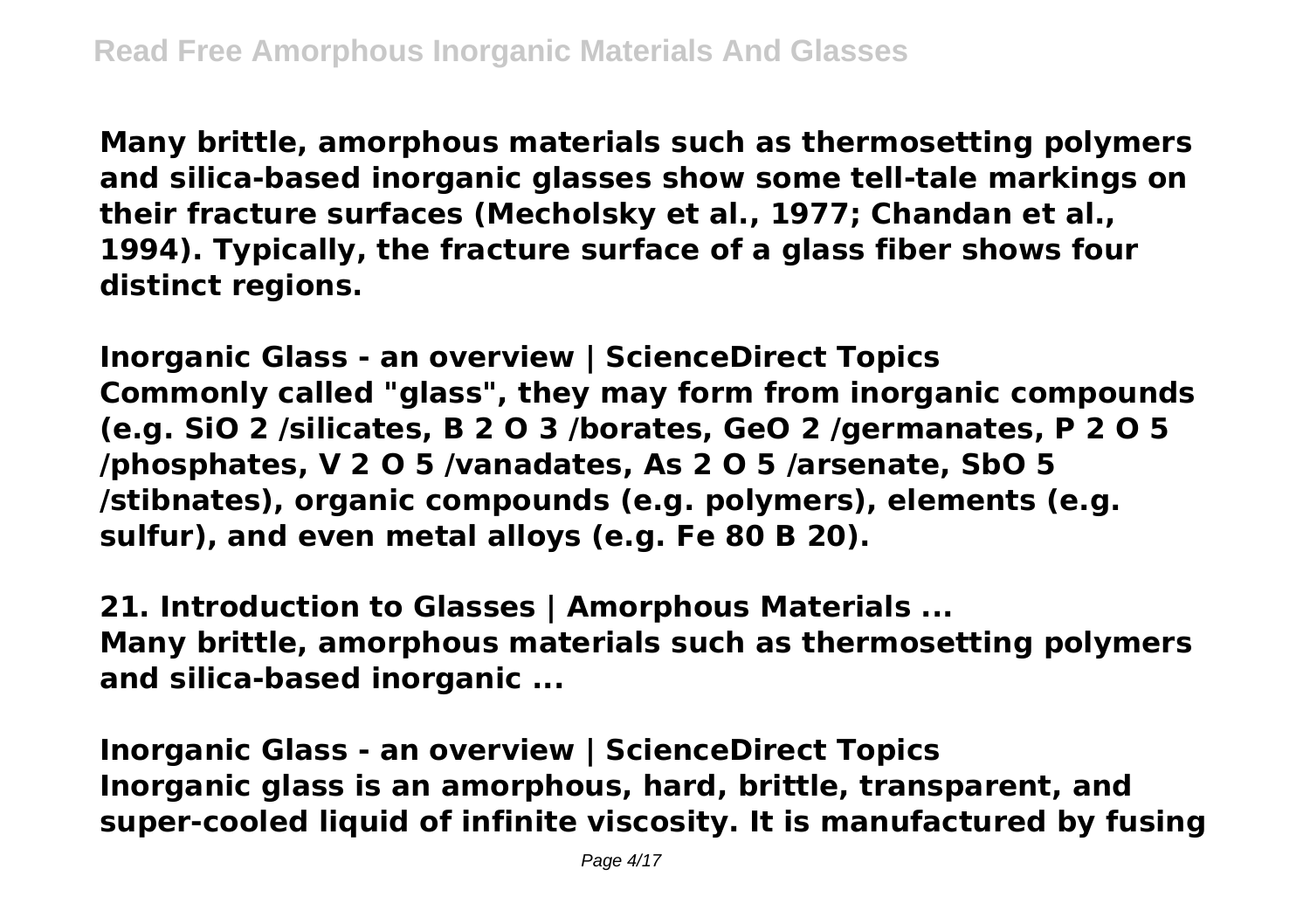**a mixture of number of metallic silicates. The term Inorganic is added with glass because a glass is a mixture of inorganic compounds such as silicates of sodium, potassium, calcium, and lead.**

**The Basics of Inorganic Glasses - Properties, Types, and ... Books Advanced Search Today's Deals New Releases Amazon Charts Best Sellers & More The Globe & Mail Best Sellers Advanced Search Today's Deals New Releases Amazon Charts Best Sellers & More The Globe & Mail Best**

**Amorphous Inorganic Materials and Glasses: Feltz, Adalbert ... A ceramic is any of the various hard, brittle, heat-resistant and corrosion-resistant materials made by shaping and then firing a nonmetallic mineral, such as clay, at a high temperature. Common examples are earthenware, porcelain, and brick.. The crystallinity of ceramic materials ranges from highly oriented to semi-crystalline, vitrified, and often completely amorphous (e.g., glasses).**

**Ceramic - Wikipedia**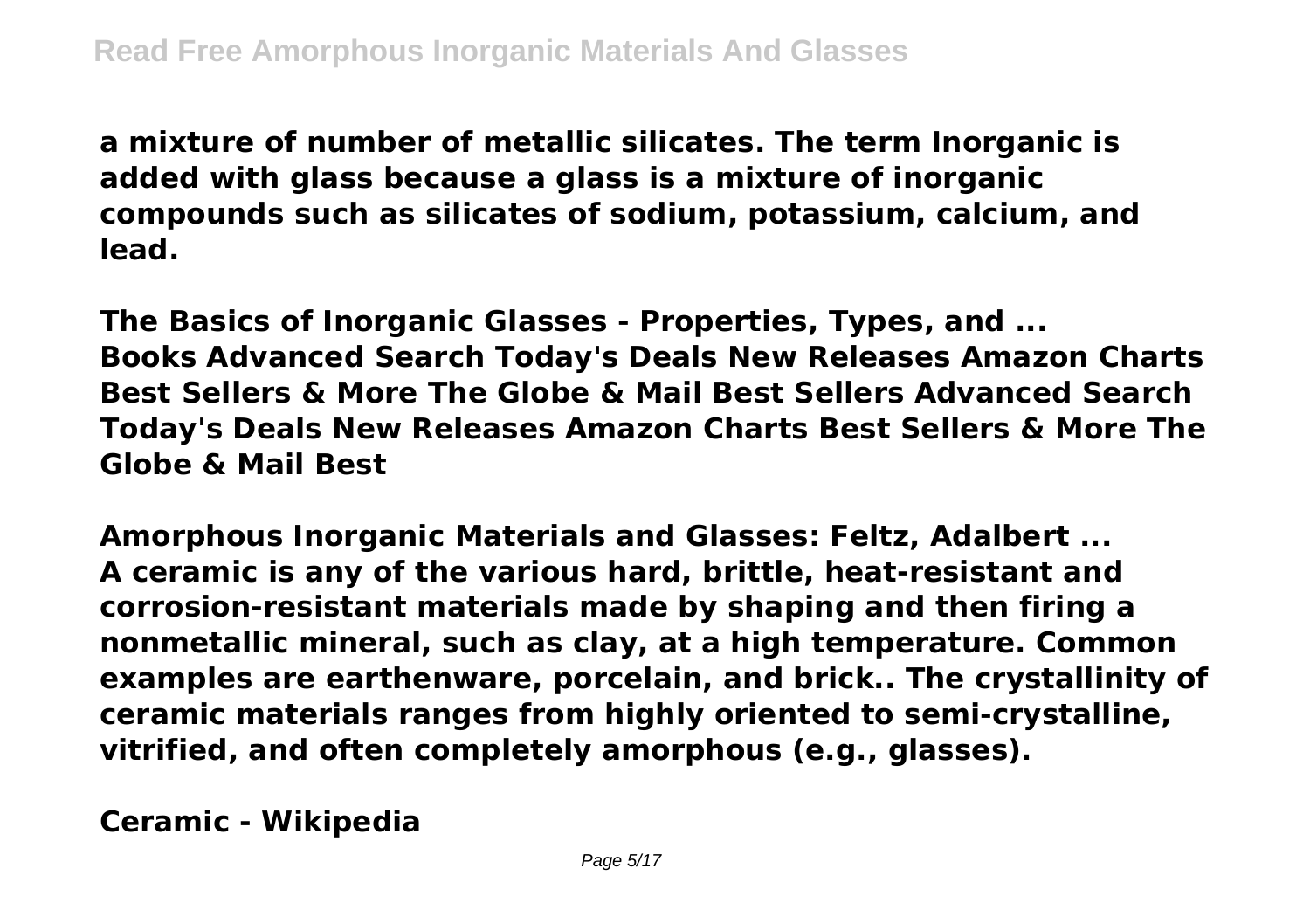**XRD patterns of commercial melted glass and wet synthesized inorganic polymer were compared showing broad peaks between 17 and 34 2h (typical for amorphous phases) which for inorganic polymer is slightly shifted to the higher 2h revealing questioningly its relatively more ''dense'' structure than that for analogous commercial glass.**

**Special glassy materials and their properties Acrylic glass, poly(methyl methacrylate), is a polymer, fitting the description of glass by being an amorphous solid. Acrylic glass has a very similar refractive index to silica glass (~1.5) and is physically lighter, softer, and more shatter-resistant than glass. [3] Polycarbonates is another class of optically transparent polymers.**

**Glass (Amorphous Solids) - Engineering LibreTexts The amorphous materials laboratory (amoLab) is focused on novel amorphous materials for innovative technologies, including Phase-Change Materials for future non-volatile phase-change memory devices and 3D-printed amorphous metals (bulk metallic glasses) for structural applications. With synchrotron X-rays/neutron**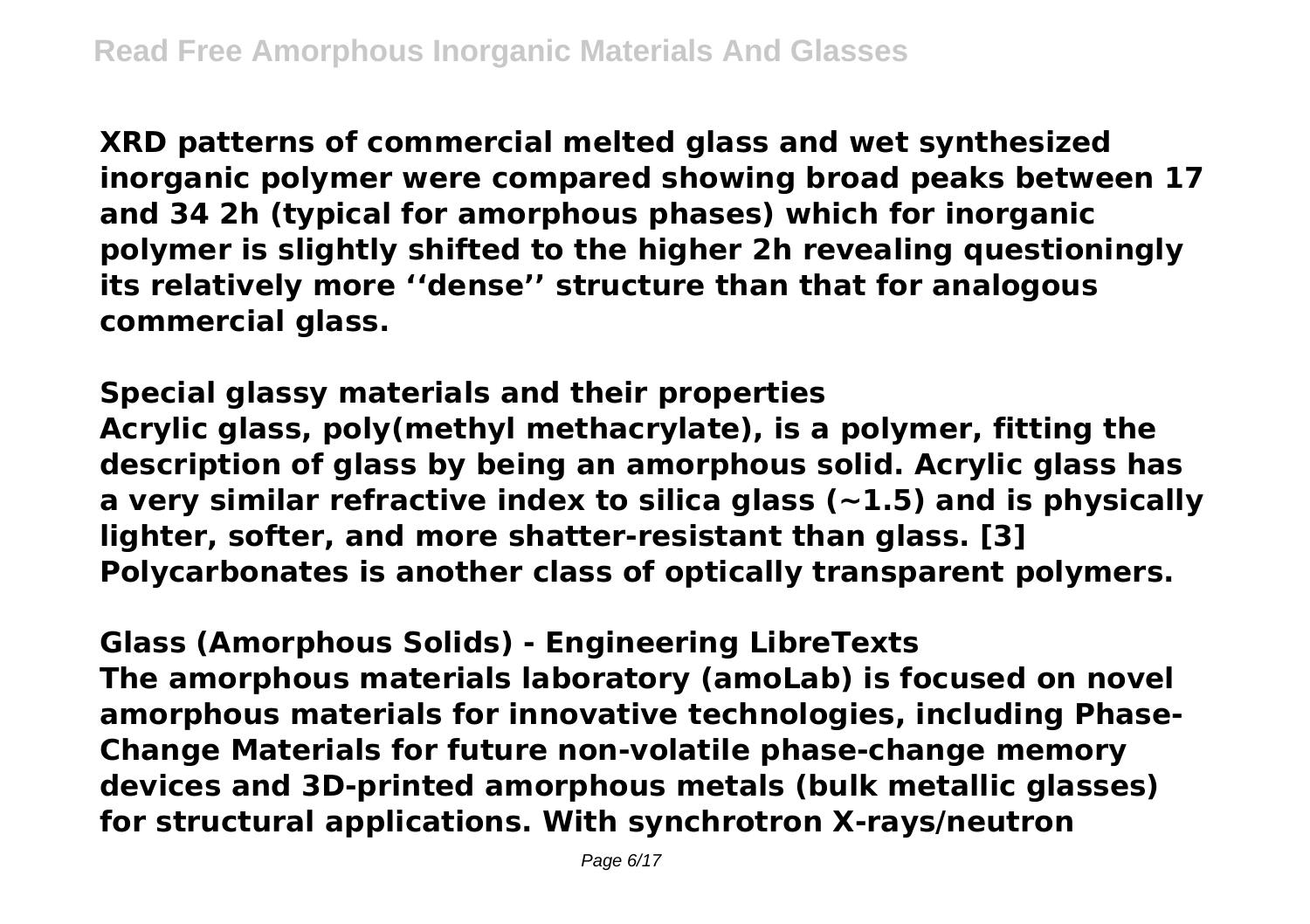**scattering and state-of-the-art thermal analytical techniques, we investigate the atomic-scale structure, thermodynamics, and kinetics of amorphous states of these materials.**

**Amorphous Materials Laboratory - Aarhus Universitet Thus the inclusion of materials in this vol ume is se-lective rather than exhaustive. In the case of commercial optical glasses, for example, proper-ties of representative types of glasses are given but not properties for all compositional variations. Glasses with special properties or for special applications are included, however.**

#### **HANDBOOK OF OPTICAL MATERIALS**

**Due to its mechanical resistance, high dielectric strength, and selectivity for chemical modification, amorphous silica has also become a key material in microelectronics and chromatography. Because of its unique properties, silica is quintessential for a broad range of applications: chips, optical fibers, and telescope glasses are manufacture on silica.**

**Amorphous silica - Illinois**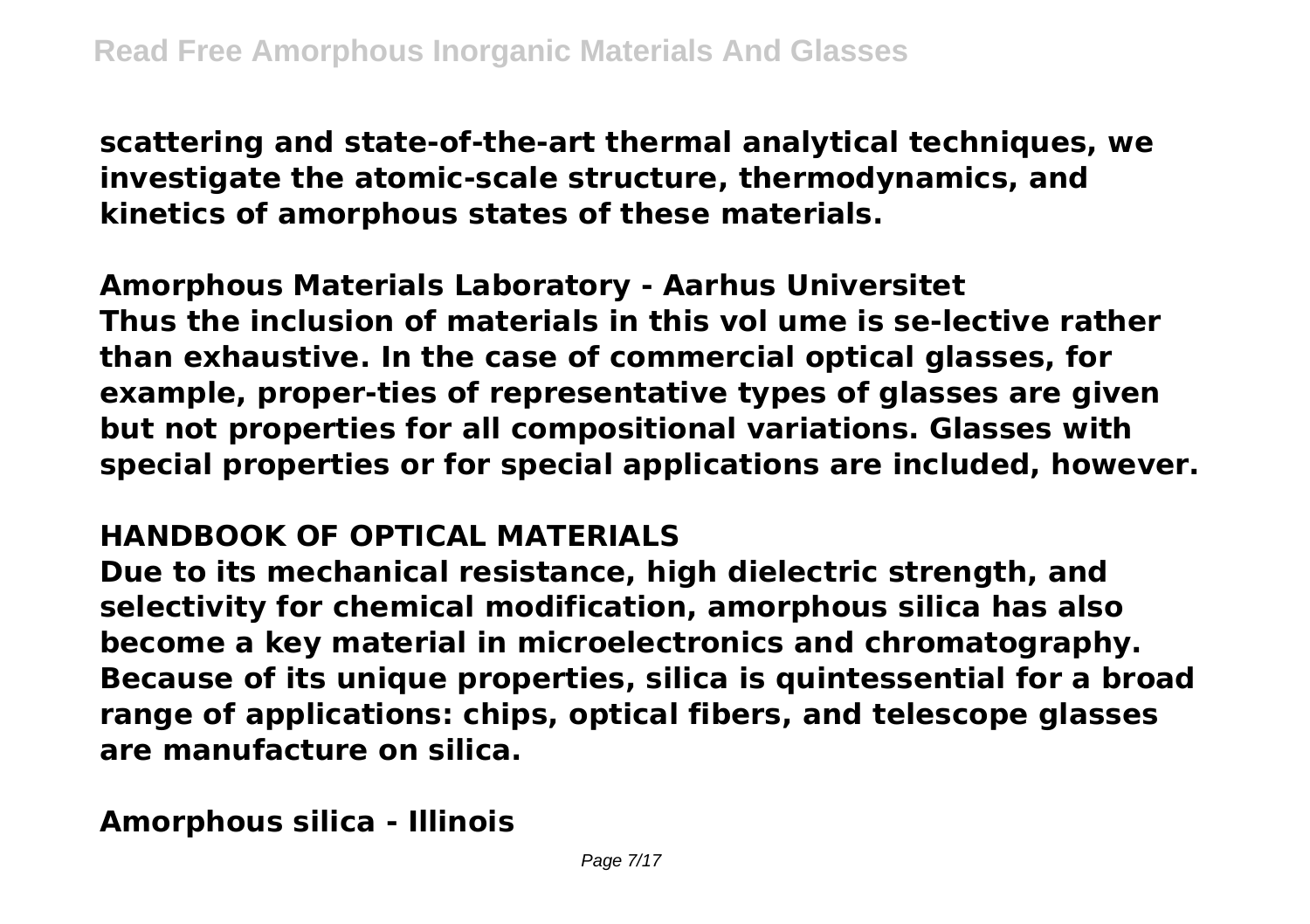**wide variety of chemical compositions and crystal structures. However, oxide materials are most frequently found in disordered, for example, amorphous state. There is an enormous diversity of amorphous materials, including covalently-bonded oxide glasses such as vitreous silica, the structure of which**

**Viscosity and Glass Transition in Amorphous Oxides While a glass is generally considered to be a supercooled, configurationally frozen liquid, not all amorphous solids are glasses. For example, amorphous silicon is a four-fold coordinated...**

**What is the difference between glassy and amorphous? Glass is a solid inorganic material that we use in our daily life while crystals are solids that have ordered structures and symmetry. The key difference between glass and crystal is that glass has an amorphous structure whereas crystal has a crystalline structure.**

**Difference Between Glass and Crystal | Compare the ... (Right) Cleavage surfaces of an amorphous solid. Obsidian, a volcanic glass with the same chemical composition as granite**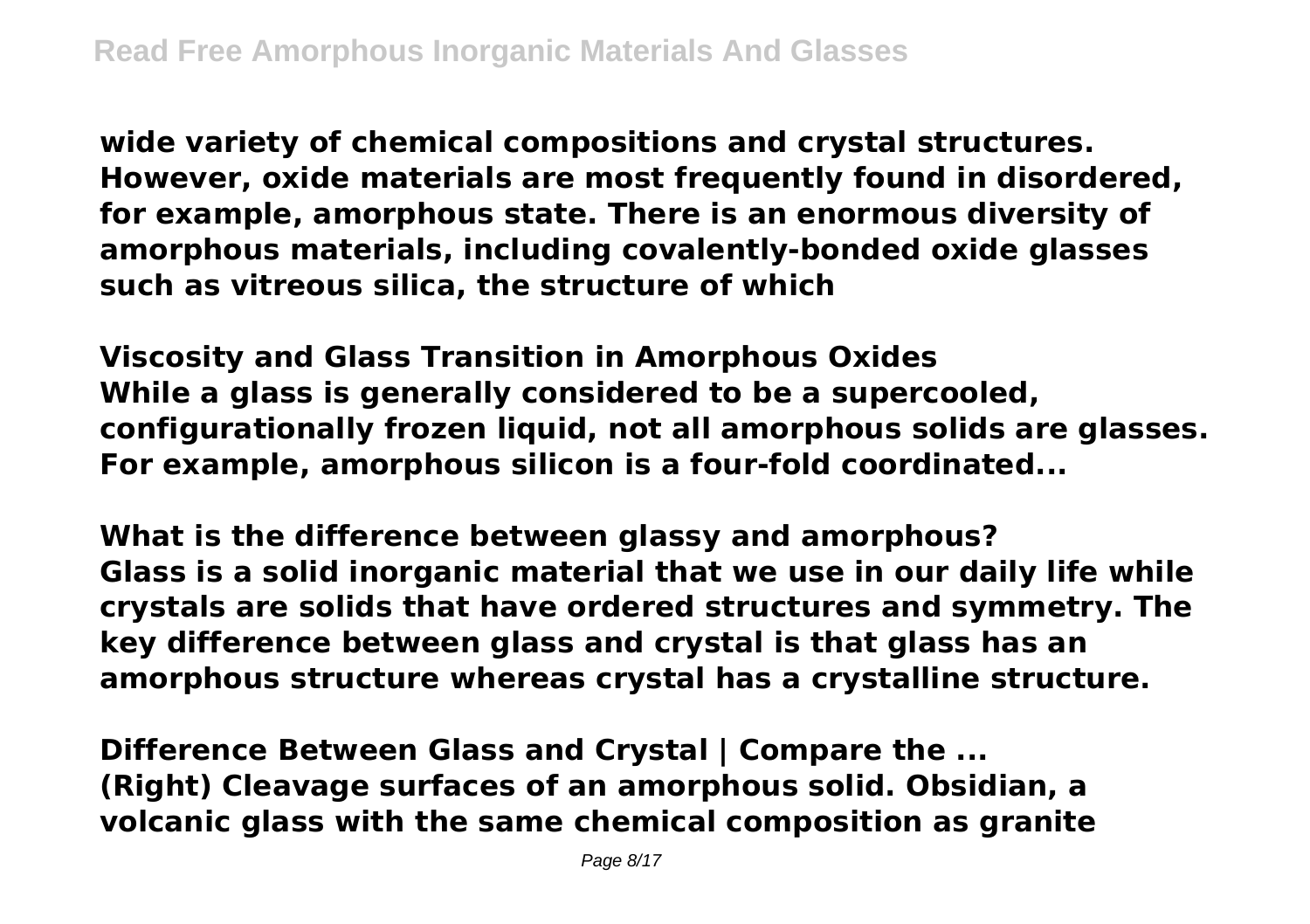**(typically KAlSi3O8), tends to have curved, irregular surfaces when cleaved. Crystalline solids, or crystals, have distinctive internal structures that in turn lead to distinctive flat surfaces, or faces.**

**Overview of amorphous materials and glassesIntroduction to materials modeling and simulations**

**Amorphous metals - Materials Science How to conduct zoom class on Ceramics Impact of Materials on Society (IMOS) - Amorphous Metals Amorphous metals - pushing limits of materials performance Crystalline vs Amorphous materials Material of Pharmaceutical Plant Construction: Organic \u0026 Inorganic Materials Fundamentals of Crystal Nucleation in Glasses***Prof. Nai Phuan Ong: \"Thermal Transport in the Spin-Liquid Phase of α-RuCl3 at Low Temperatures\"* **AMIE (Section-A) MATERIAL SCIENCE TOP-200 Quest.\u0026Ans. of #Material science #amie #iei #amiestudy Lecture 7.1. BSVI Inorg CHEM3115 Farhat UE** 

**Difference between CRYSTALLINE and AMORPHOUS solid very easy**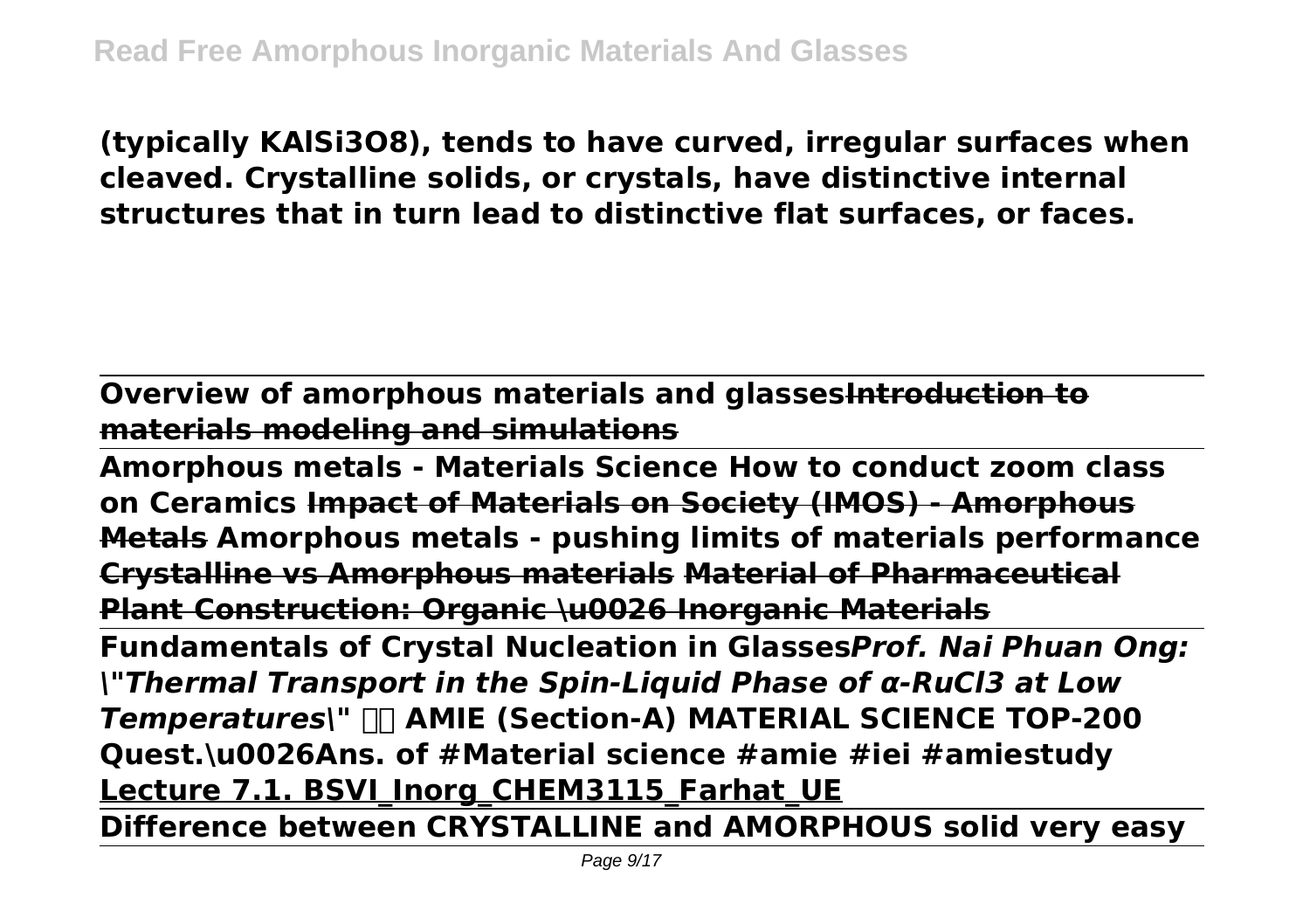#### **Titanium - Metal Of The Gods**

**How Heat-Resistant (Borosilicate) Glassware Is ManufacturedImpact of Materials on Society (IMOS) - Rare Earth Elements Making Boric Oxide from Boric Acid Prineha Narang: Computational Materials Science Impact of Materials on Society (IMOS) - Magnesium Alloy** *Production of Glass Ceramic* **Crystal Nucleation in Oxide Glass-Forming Liquids Metallic Glass Ceramics and Glass Technology (Silicate Glasses, Boric Oxide, Borate Glasses, Phosphate Glasses)**

**Intro To Inorganic Materials**

Lecture 8. BSVI Inorg CHEM3115 Farhat UELecture 7.2. **BSVI\_Inorg\_CHEM3115\_Farhat\_UE Inorganic Chemistry III Lecture 20 The Geopolymer Route to High Tech Ceramic 11th NCERT Chemistry-Unit 11- p-block elements- I (Group 13) (NEET,AIIMS,JIPMER) Glass Transition and Relaxation - Pt.1 Amorphous Inorganic Materials And Glasses**

**Adalbert Feltz Amorphous Inorganic Materials and Glasses Amorphous inorganic solids are of paramount importance in the development of novel advanced materials. Lucidly written, this unique book provides a wealth of information on the amorphous and glass-like state, material systems, as well as on properties and**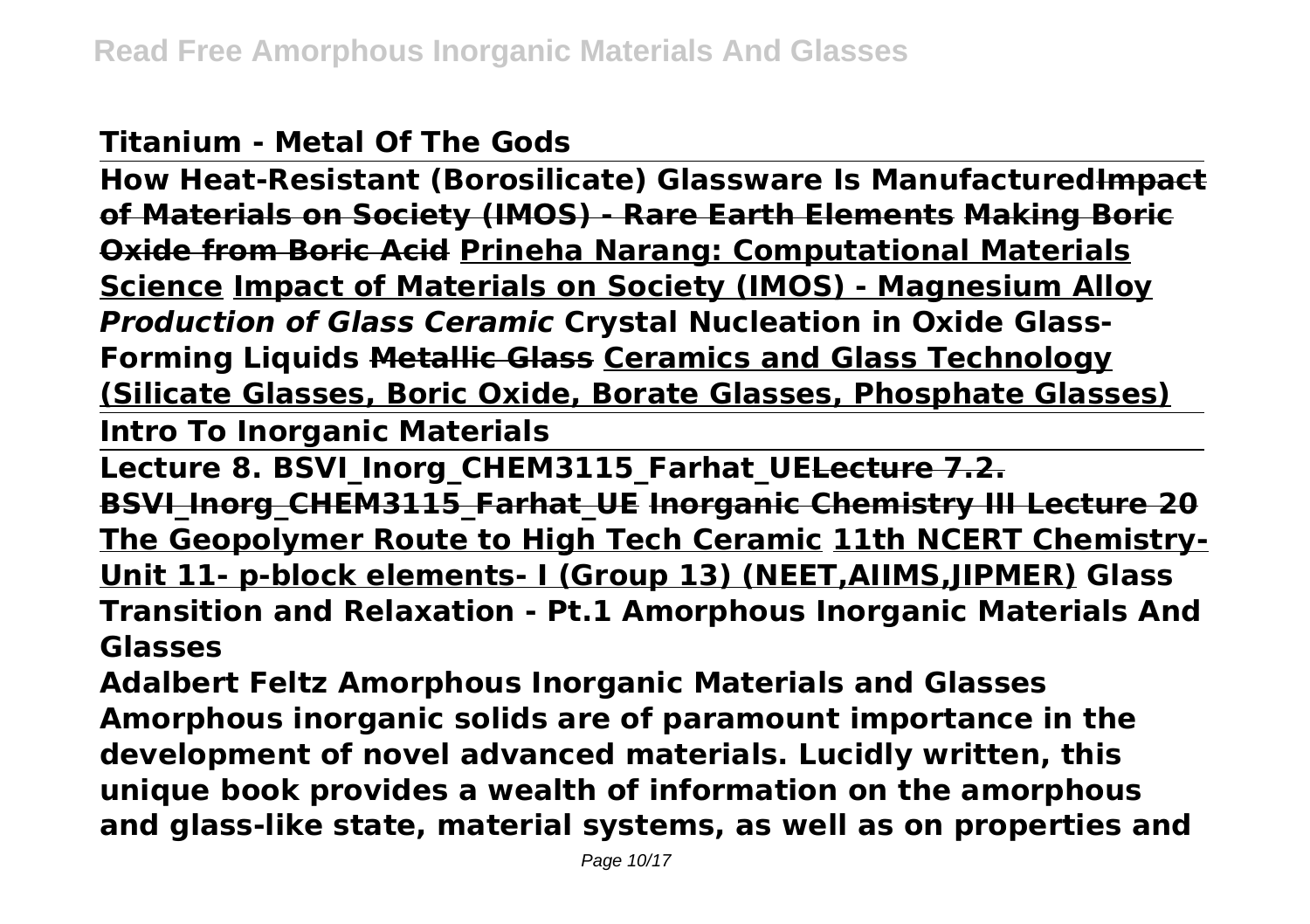**applications of amorphous materials.**

**Amorphous Inorganic Materials and Glasses: Feltz, Adalbert ... Amorphous Inorganic Materials and Glasses. Von A. Feltz VCH Verlagsgesellschaft, Weinheim/VCH Publishers, New York, 1993. 440 S., geb. 198.00 DM.**

**Amorphous Inorganic Materials and Glasses. Von A. Feltz ... Arsenic Selenide Glasses210. Amorphous Thin Films of Arsenic Selenide212 3.2.1.6 As2Te3and Glass Formation in the As-Te System 212 3.2.1.7 Amorphous Antimony Sulphides and Selenides 214 3.2.2 Oxides and Chalcogenides of Silicon and Germanium 215 3.2.2.1 Vitreous Silica and the Amorphous System Si02\_0215. Silicon Dioxide215.**

**Amorphous Inorganic Materials and Glasses Overview of amorphous materials and glasses Glass / Types of glass / Colouring material of glass Doing Solids: Crash Course Chemistry #33Crystalline vs Amorphous materials Lecture 06: Bulk Metallic Glass, Glassy and Amorphous Materials Crystalline and Amorphous**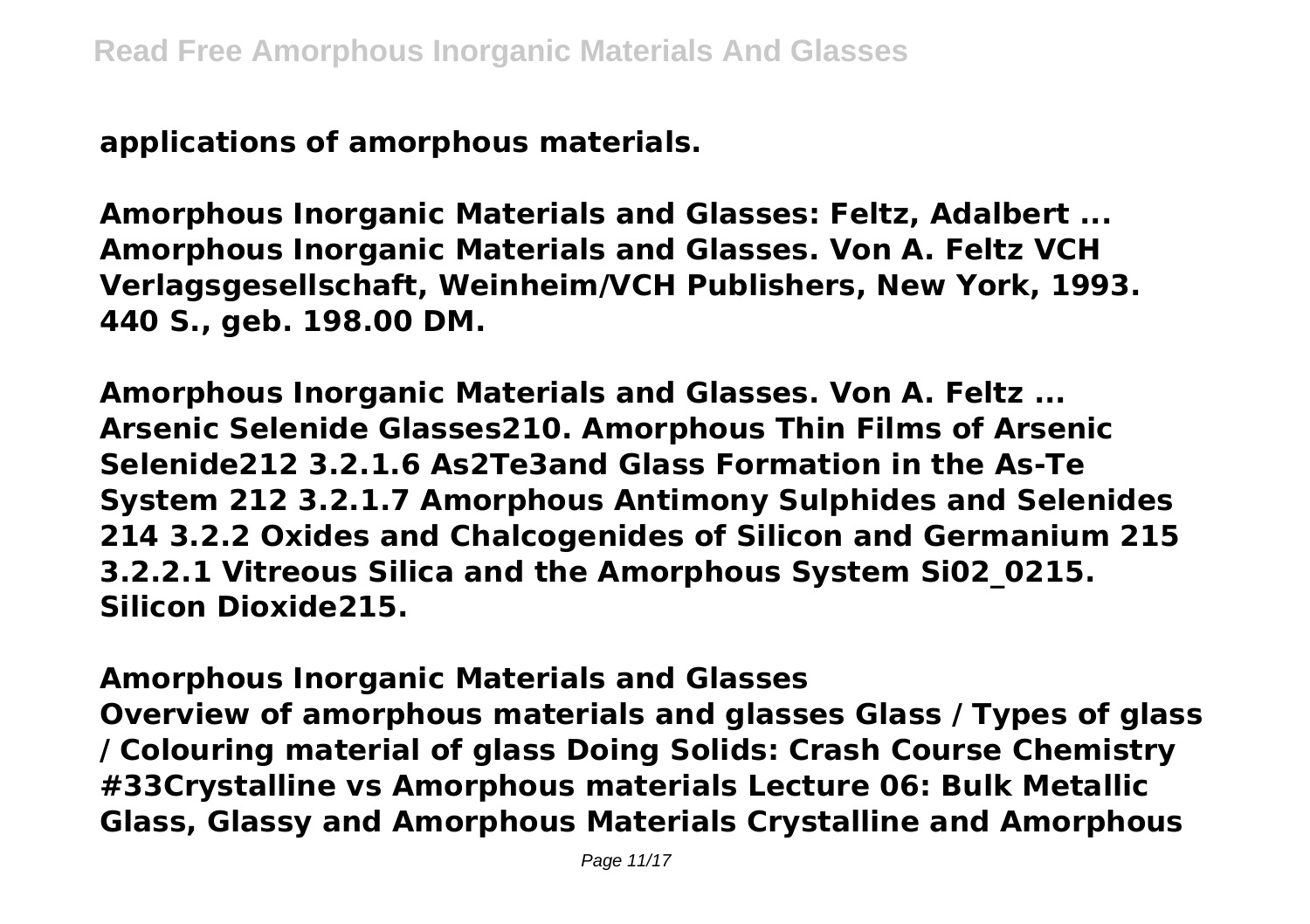**Solids. BS 6th. Inorganic Material Chemistry CHEM-3115.**

**Amorphous Inorganic Materials And Glasses Many brittle, amorphous materials such as thermosetting polymers and silica-based inorganic glasses show some tell-tale markings on their fracture surfaces (Mecholsky et al., 1977; Chandan et al., 1994). Typically, the fracture surface of a glass fiber shows four distinct regions.**

**Inorganic Glass - an overview | ScienceDirect Topics Commonly called "glass", they may form from inorganic compounds (e.g. SiO 2 /silicates, B 2 O 3 /borates, GeO 2 /germanates, P 2 O 5 /phosphates, V 2 O 5 /vanadates, As 2 O 5 /arsenate, SbO 5 /stibnates), organic compounds (e.g. polymers), elements (e.g. sulfur), and even metal alloys (e.g. Fe 80 B 20).**

**21. Introduction to Glasses | Amorphous Materials ... Many brittle, amorphous materials such as thermosetting polymers and silica-based inorganic ...**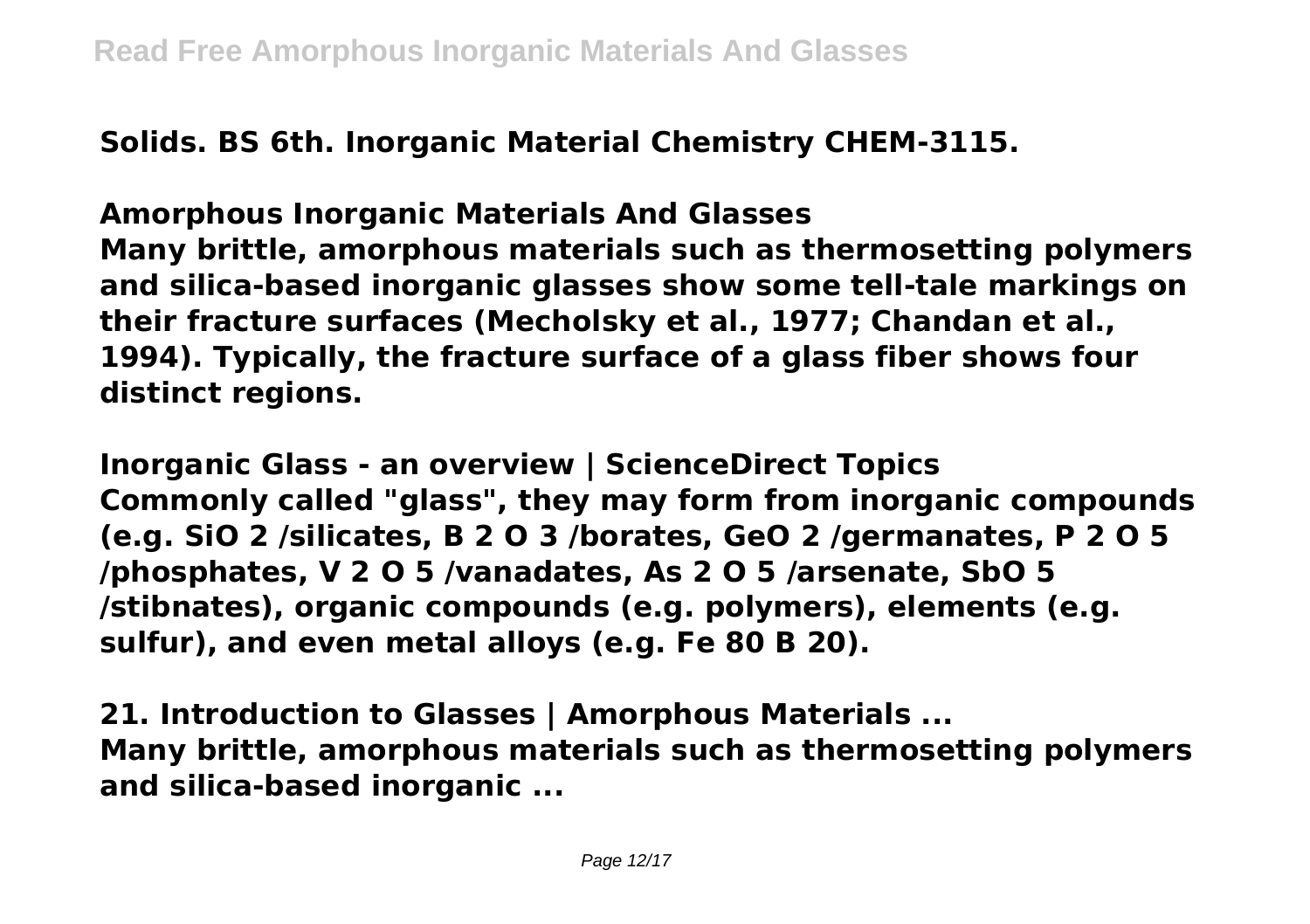**Inorganic Glass - an overview | ScienceDirect Topics Inorganic glass is an amorphous, hard, brittle, transparent, and super-cooled liquid of infinite viscosity. It is manufactured by fusing a mixture of number of metallic silicates. The term Inorganic is added with glass because a glass is a mixture of inorganic compounds such as silicates of sodium, potassium, calcium, and lead.**

**The Basics of Inorganic Glasses - Properties, Types, and ... Books Advanced Search Today's Deals New Releases Amazon Charts Best Sellers & More The Globe & Mail Best Sellers Advanced Search Today's Deals New Releases Amazon Charts Best Sellers & More The Globe & Mail Best**

**Amorphous Inorganic Materials and Glasses: Feltz, Adalbert ... A ceramic is any of the various hard, brittle, heat-resistant and corrosion-resistant materials made by shaping and then firing a nonmetallic mineral, such as clay, at a high temperature. Common examples are earthenware, porcelain, and brick.. The crystallinity of ceramic materials ranges from highly oriented to semi-crystalline,**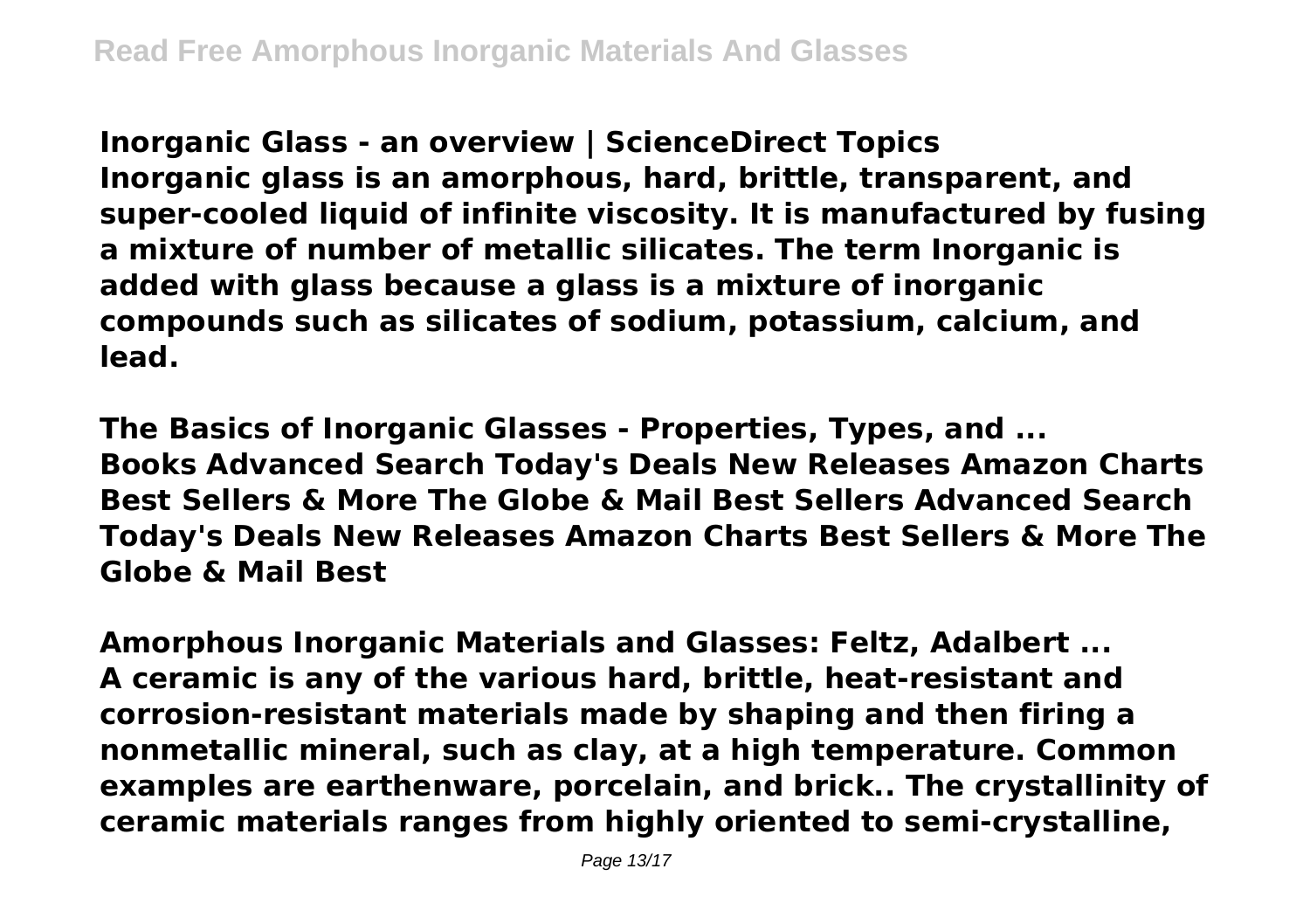**vitrified, and often completely amorphous (e.g., glasses).**

## **Ceramic - Wikipedia**

**XRD patterns of commercial melted glass and wet synthesized inorganic polymer were compared showing broad peaks between 17 and 34 2h (typical for amorphous phases) which for inorganic polymer is slightly shifted to the higher 2h revealing questioningly its relatively more ''dense'' structure than that for analogous commercial glass.**

**Special glassy materials and their properties Acrylic glass, poly(methyl methacrylate), is a polymer, fitting the description of glass by being an amorphous solid. Acrylic glass has a very similar refractive index to silica glass (~1.5) and is physically lighter, softer, and more shatter-resistant than glass. [3] Polycarbonates is another class of optically transparent polymers.**

**Glass (Amorphous Solids) - Engineering LibreTexts The amorphous materials laboratory (amoLab) is focused on novel amorphous materials for innovative technologies, including Phase-**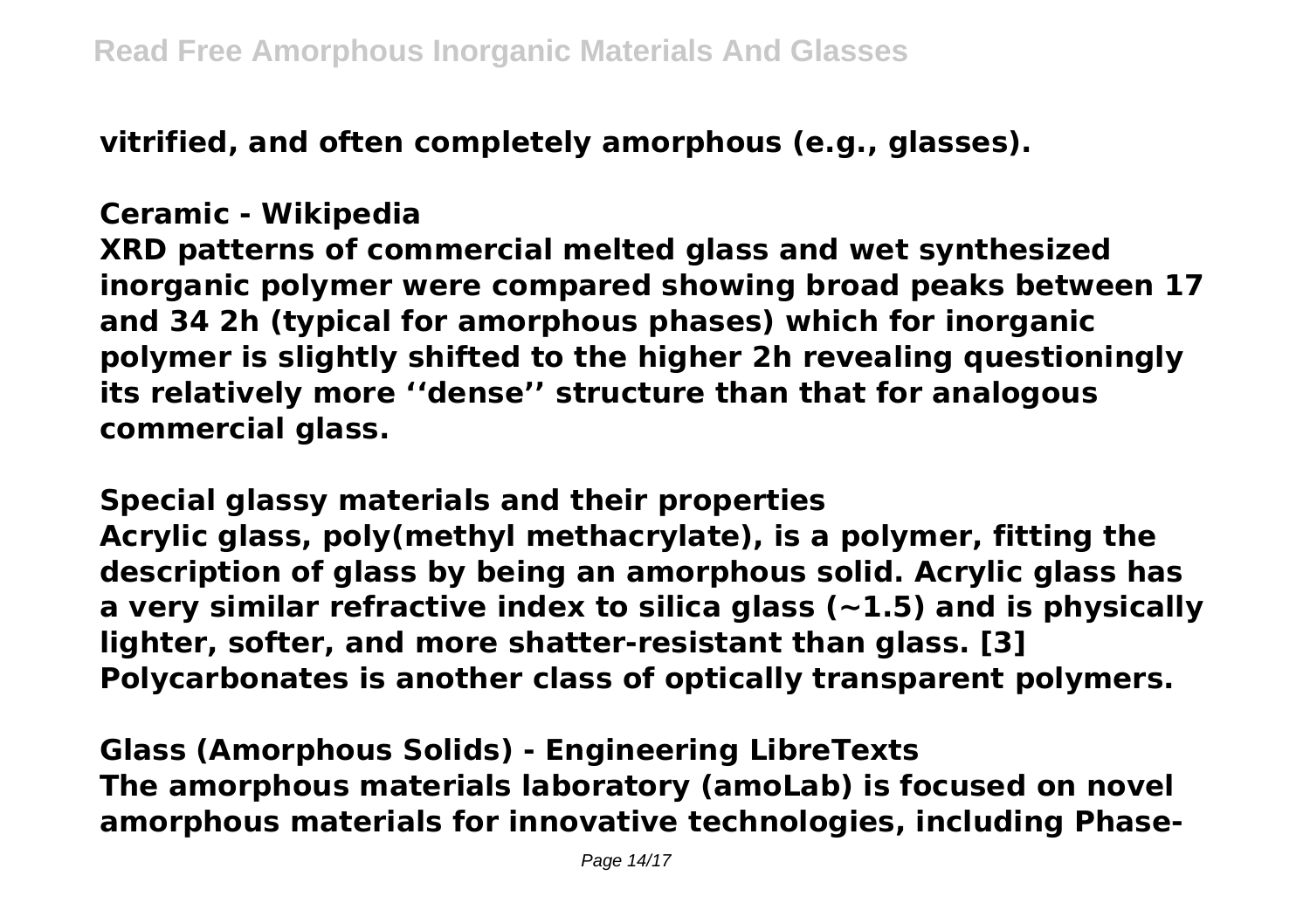**Change Materials for future non-volatile phase-change memory devices and 3D-printed amorphous metals (bulk metallic glasses) for structural applications. With synchrotron X-rays/neutron scattering and state-of-the-art thermal analytical techniques, we investigate the atomic-scale structure, thermodynamics, and kinetics of amorphous states of these materials.**

**Amorphous Materials Laboratory - Aarhus Universitet Thus the inclusion of materials in this vol ume is se-lective rather than exhaustive. In the case of commercial optical glasses, for example, proper-ties of representative types of glasses are given but not properties for all compositional variations. Glasses with special properties or for special applications are included, however.**

### **HANDBOOK OF OPTICAL MATERIALS**

**Due to its mechanical resistance, high dielectric strength, and selectivity for chemical modification, amorphous silica has also become a key material in microelectronics and chromatography. Because of its unique properties, silica is quintessential for a broad range of applications: chips, optical fibers, and telescope glasses**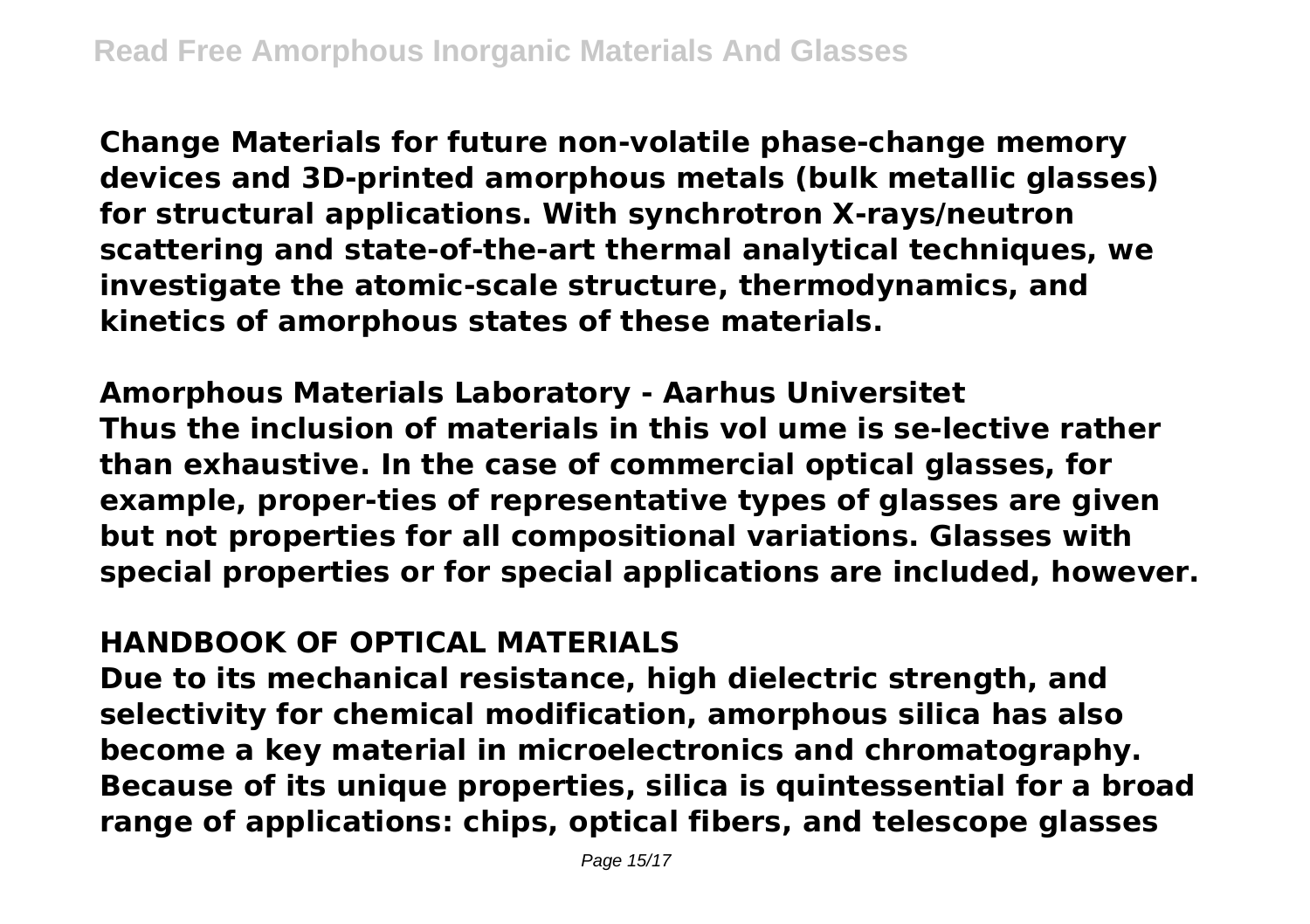**are manufacture on silica.**

**Amorphous silica - Illinois wide variety of chemical compositions and crystal structures. However, oxide materials are most frequently found in disordered, for example, amorphous state. There is an enormous diversity of amorphous materials, including covalently-bonded oxide glasses such as vitreous silica, the structure of which**

**Viscosity and Glass Transition in Amorphous Oxides While a glass is generally considered to be a supercooled, configurationally frozen liquid, not all amorphous solids are glasses. For example, amorphous silicon is a four-fold coordinated...**

**What is the difference between glassy and amorphous? Glass is a solid inorganic material that we use in our daily life while crystals are solids that have ordered structures and symmetry. The key difference between glass and crystal is that glass has an amorphous structure whereas crystal has a crystalline structure.**